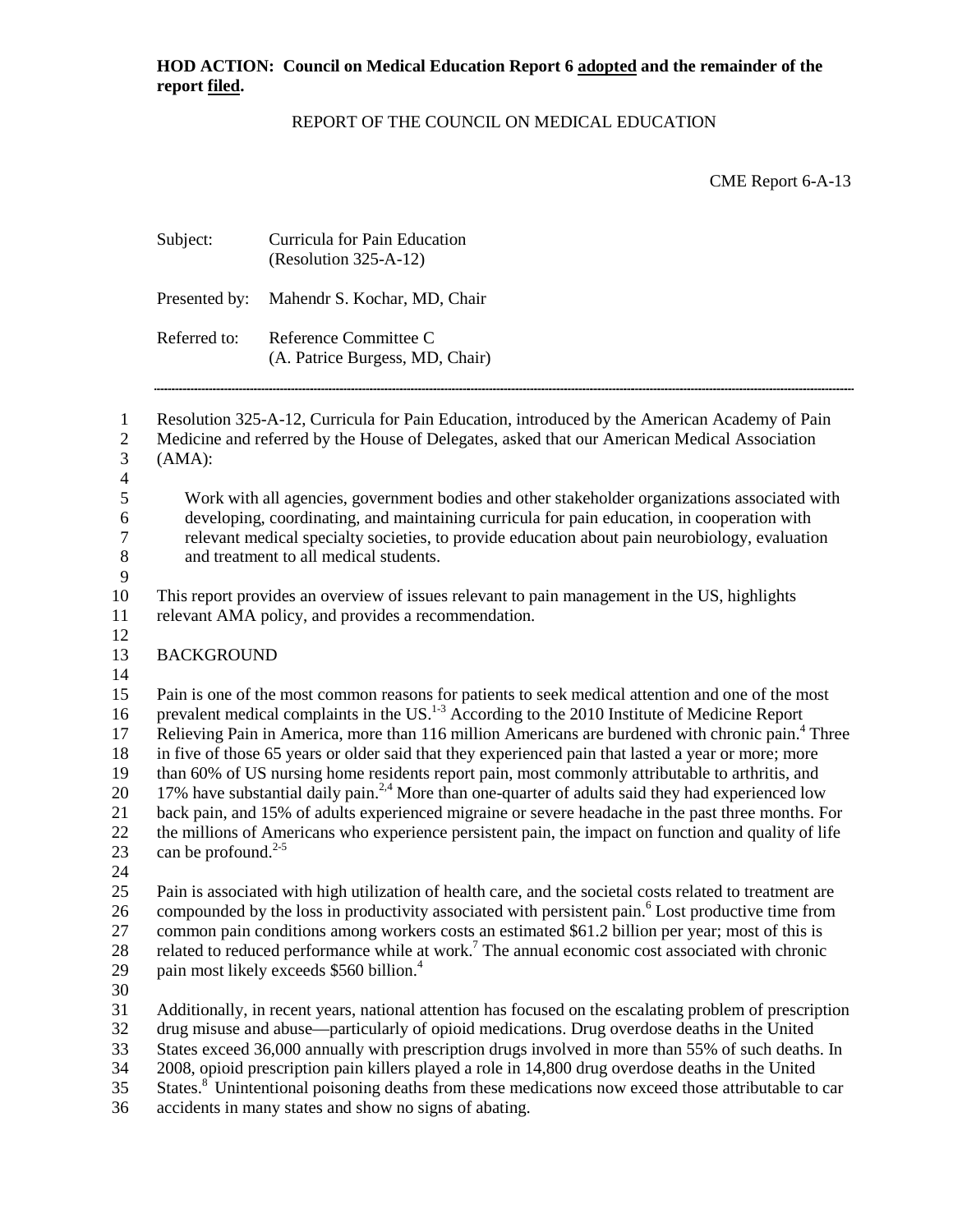## CME Rep. 6-A-13 -- page 2 of 3

 Federal actions such as requiring education on FDA-mandated Risk Evaluation and Mitigation Strategy (REMS) for extended-release and long-acting opioids, tracking and monitoring of prescription drugs at the retail level, developing standards on proper medication disposal, and 4 enforcing laws to prevent practitioners illegally prescribing and/or dispensing prescription controlled<br>5 substances and other prescriptions under the banner of medical care have emerged. State-based substances and other prescriptions under the banner of medical care have emerged. State-based initiatives designed to more tightly regulate opioid use have followed these federal actions. 7 Physicians and other clinicians would benefit from current, state-of-the-art education to assist them<br>in developing the necessary skills to evaluate and safely manage patients with persistent pain. in developing the necessary skills to evaluate and safely manage patients with persistent pain. DISCUSSION Reference committee testimony from the American Academy of Pain Medicine argued for new 13 policy, indicating that current AMA policy on this topic is more than 10 years old. However, the<br>14 AMA House of Delegates has recognized this need for education related to pain, most recently in AMA House of Delegates has recognized this need for education related to pain, most recently in its reaffirmation (A-11) of the following AMA policies: D-295.982 "Model Pain Management Program For Medical School Curricula" Our AMA will collect, synthesize, and disseminate information about effective educational programs in pain management and palliative care in medical schools and residency programs.  $\frac{20}{21}$ D-300.996 "Voluntary Continuing Education for Physicians in Pain Management" Our AMA will encourage appropriate organizations to support voluntary continuing education for physicians based on effective guidelines in pain management. In addition to supporting these policies, the AMA House of Delegates at its 2012 Interim Meeting reaffirmed the Association's commitment to continuing to promote training of physicians on competent use of controlled substances and encourage use of screening tools to identify patients at 28 risk of abusing prescription drugs. $\delta$  While the AMA does not support mandating medical education curricula, the Association recognizes that physician education is key to ensuring appropriate pain management of patients. One component of the AMA's strategy for fighting opioid abuse is a comprehensive CME activity on pain management, first developed by the AMA in 2003, with content revisions released in 2007 and 2010. Over 155,000 certificates were issued to physicians for participation in this 12-module series since its initial online release. In addition to physician participation, nearly 10,000 medical students participated in one or more of the modules between 2007 and 2012. The next revision of this series is scheduled to be released in 2013. RECOMMENDATION The Council of Medical Education recommends the following statement be adopted in lieu of Resolution 325-A-12 and the remainder of this report be filed: That our American Medical Association (AMA) reaffirm the following policies: D-295.982 "Model Pain Management Program for Medical School Curricula"; and D-300.996 "Voluntary Continuing Education for Physicians in Pain Management." (Reaffirm HOD Policy)

Fiscal Note: No significant fiscal impact